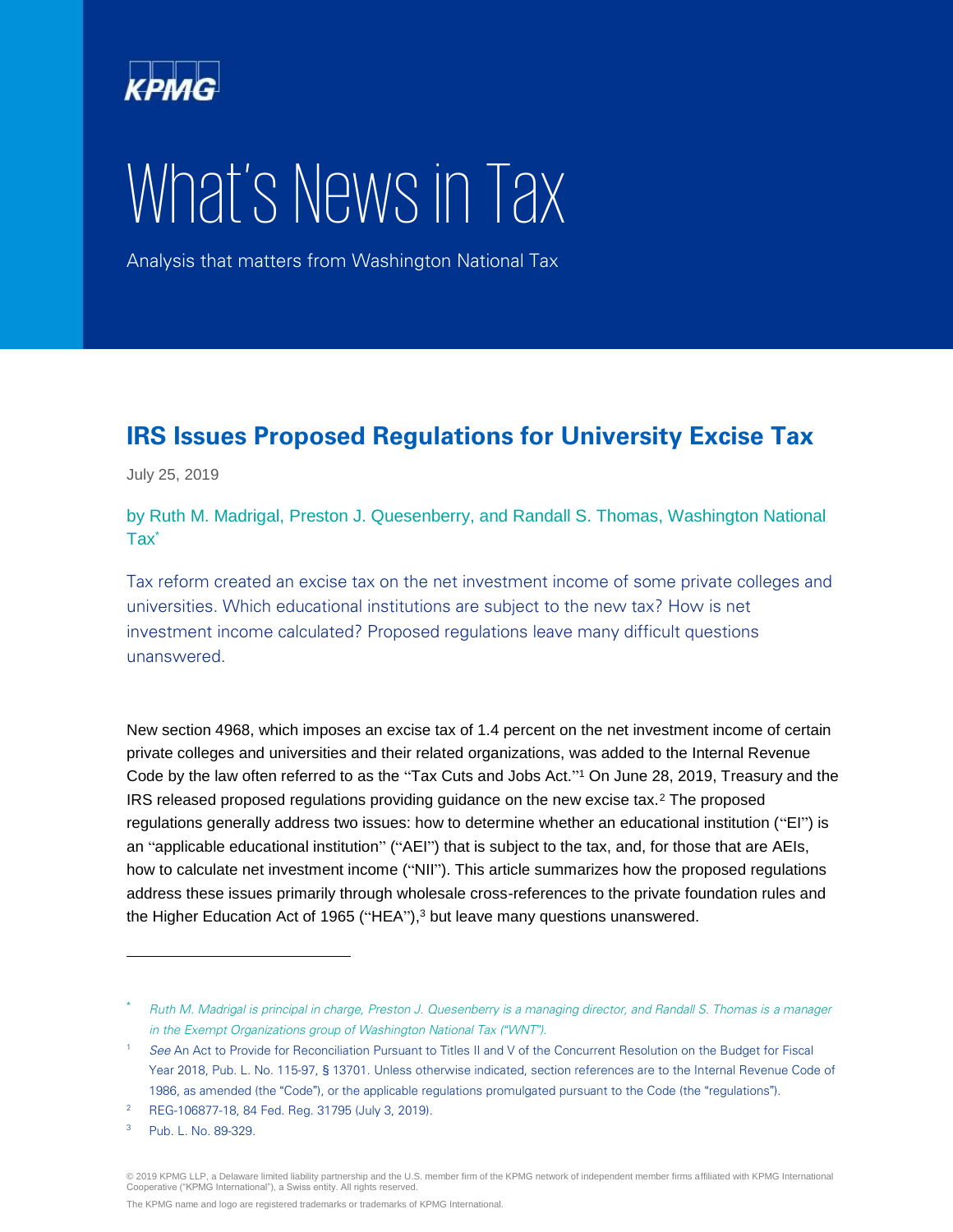# What Is an AEI?

Under section 4968, to be an AEI, an EI must meet the following criteria:

- $-$  It must be an "eligible educational institution" within the meaning of section 25A(f)(2) that is not a public institution described in section 511(a)(2)(B);
- $-$  It must have had at least 500 "tuition-paying" students during the preceding tax year;
- More than 50 percent of its tuition-paying students must be located in the United States; and
- The aggregate fair market value ("FMV") of its assets and those of certain related organizations at the end of the preceding tax year (other than assets used directly in carrying out the EI's exempt purpose) must be at least \$500,000 per student.

## Eligible Educational Institution

An "eligible educational institution," as defined in section 25A(f)(2), generally includes any accredited public, nonprofit, or proprietary college, university, vocational school, or other postsecondary educational institution that is eligible to participate in a federal financial aid program under Title IV of the HEA.<sup>4</sup> The preamble to the regulations notes, in essence, that Treasury assumes that these organizations know who they are.<sup>5</sup> However, public EIs described in section  $511(a)(2)(B)$ —including those that are agencies or instrumentalities of any government or political subdivision, as well as those operated by any government agency or instrumentality—cannot be AEIs. The breadth of this definition could catch some EIs off-guard; for example, a medical school or nursing school affiliated with a large hospital system could be an AEI, and subject to tax, but may not think to check, since the tax has commonly been associated with large undergraduate institutions.

# Tuition-Paying Students

The proposed regulations define a "student" as "a person enrolled in a degree, certification, or other program (including a program of study abroad approved for credit by the eligible institution at which such student is enrolled) leading to a recognized educational credential at an institution, and who is not enrolled in an elementary or secondary school."<sup>6</sup> The preamble explains that this definition "generally follow[s] the standard in section  $484(a)(1)$  of the HEA," which defines, in part, which students are eligible to receive certain federal student aid and education tax credits. However, it does not explain why this should be the definition used for purposes of section 4968, except to note that the definition of an "eligible educational institution" came from this statute.<sup>7</sup>

 $\overline{a}$ 

<sup>6</sup> Proposed section 53.4968-1(a)(3)(i).

<sup>4</sup> Section 1.25A-2(b).

<sup>&</sup>lt;sup>5</sup> 84 Fed. Reg. 31796. However, Treasury and the IRS request comments on whether further guidance is needed for purposes of applying section 4968.

<sup>7</sup> 20 U.S.C. 1091(a)(1); 84 Fed. Reg. 31797.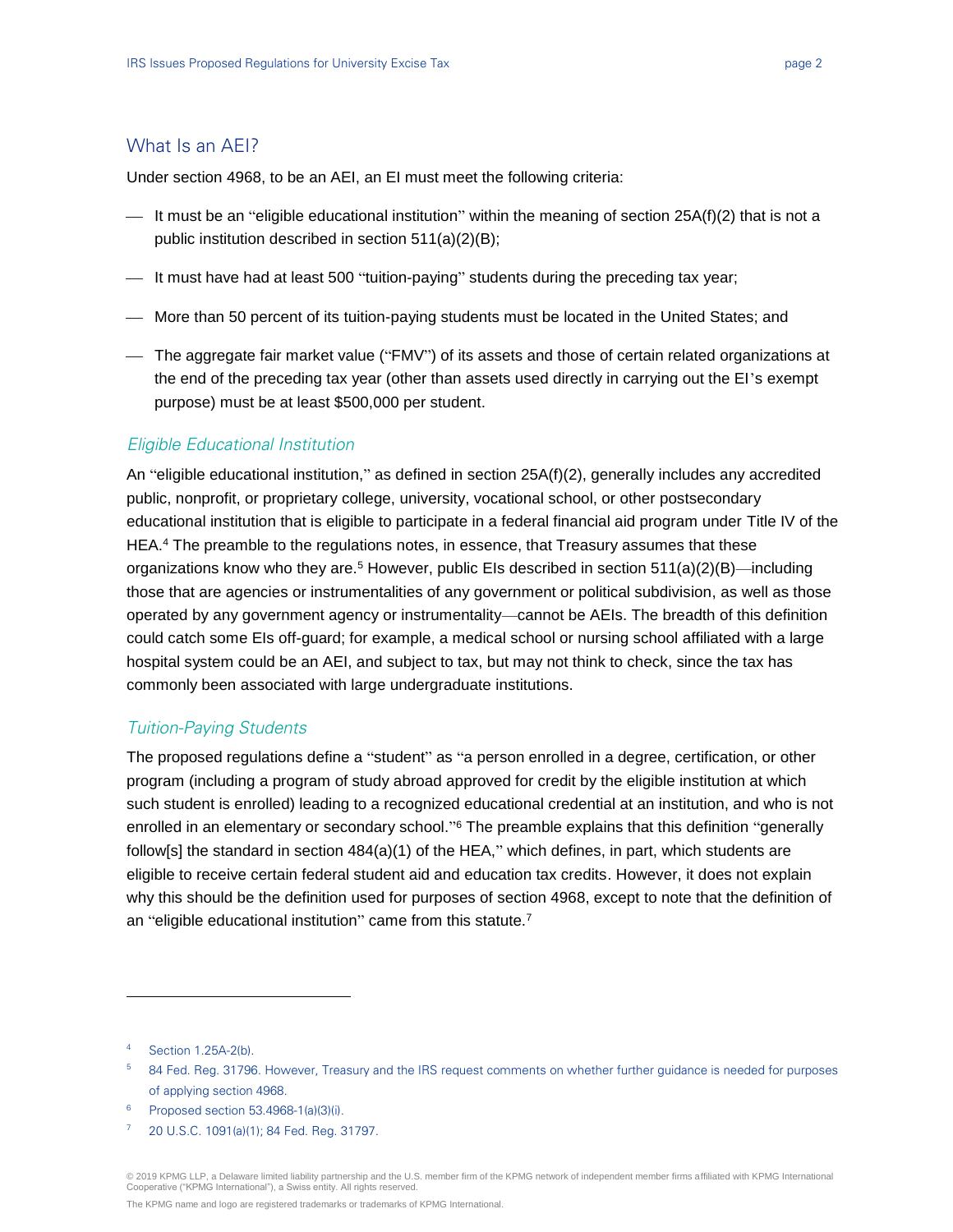This definition applies both for purposes of the 500 tuition-paying student threshold and the \$500,000 assets-per-student threshold—and while a lower number is better for purposes of the former, a larger number is preferable for purposes of the latter. The statute states that the number of students must be "based on the daily average number of full-time students attending such institution (with part-time students taken into account on a full-time student equivalent basis)." <sup>8</sup> And the proposed regulations indicate that "[t]he standards for determining part-time students, full-time students, full-time equivalents, and daily average are determined by each educational institution." <sup>9</sup> This broad discretion is limited only by a provision noting that the standards "may not be lower than the applicable standards established by the Department of Education under the [HEA]." 10

The proposed regulations define "tuition-paying" to mean the payment of any tuition or fees required for the enrollment or attendance of a student for a course of instruction at an EI—but it does not include payments for supplies or equipment or payment of room and board or other personal expenses.<sup>11</sup> However, if the charges for the latter are bundled with the former, the student is considered tuitionpaying.<sup>12</sup> The proposed regulations also provide that while scholarships provided and work-study programs operated directly by an EI are not taken into account as tuition payments, scholarship payments provided by third parties (even if administered by the EI) are.<sup>13</sup> The proposed regulations do not define "third parties" for this purpose, leaving open to question whether scholarships awarded by related organizations or federal grants and other student aid would be considered payments of tuition by third parties.

#### Located in the United States

The proposed regulations define the phrase "located in the United States" broadly, stating that a student is considered to have been located in the United States if the student resided in the United States for any portion of the time the student attended the EI during its preceding tax year.<sup>14</sup> The preamble provides an example of a student who is a foreign citizen being considered a student located in the United States if the student resided in the United States at any time while attending the EI. <sup>15</sup> The regulations do not, however, define what it means to "reside" or "attend" for these purposes, and it is unclear how this rule might apply to EIs with foreign campuses or to particular attendance arrangements between a United States EI and a foreign institution.

- <sup>9</sup> Proposed section 53.4968-1(a)(3)(iv).
- $10$  *Id.*

 $\overline{a}$ 

- <sup>11</sup> Proposed section 53.4968-1(a)(3)(ii)(A).
- <sup>12</sup> Proposed section 53.4968-1(a)(3)(ii)(B).
- <sup>13</sup> Proposed section 53.4968-1(a)(3)(ii)(C).
- <sup>14</sup> Proposed section 53.4968-1(a)(3)(iii).
- <sup>15</sup> 84 Fed. Reg. 31797--31798.

<sup>8</sup> Section 4968(b)(2).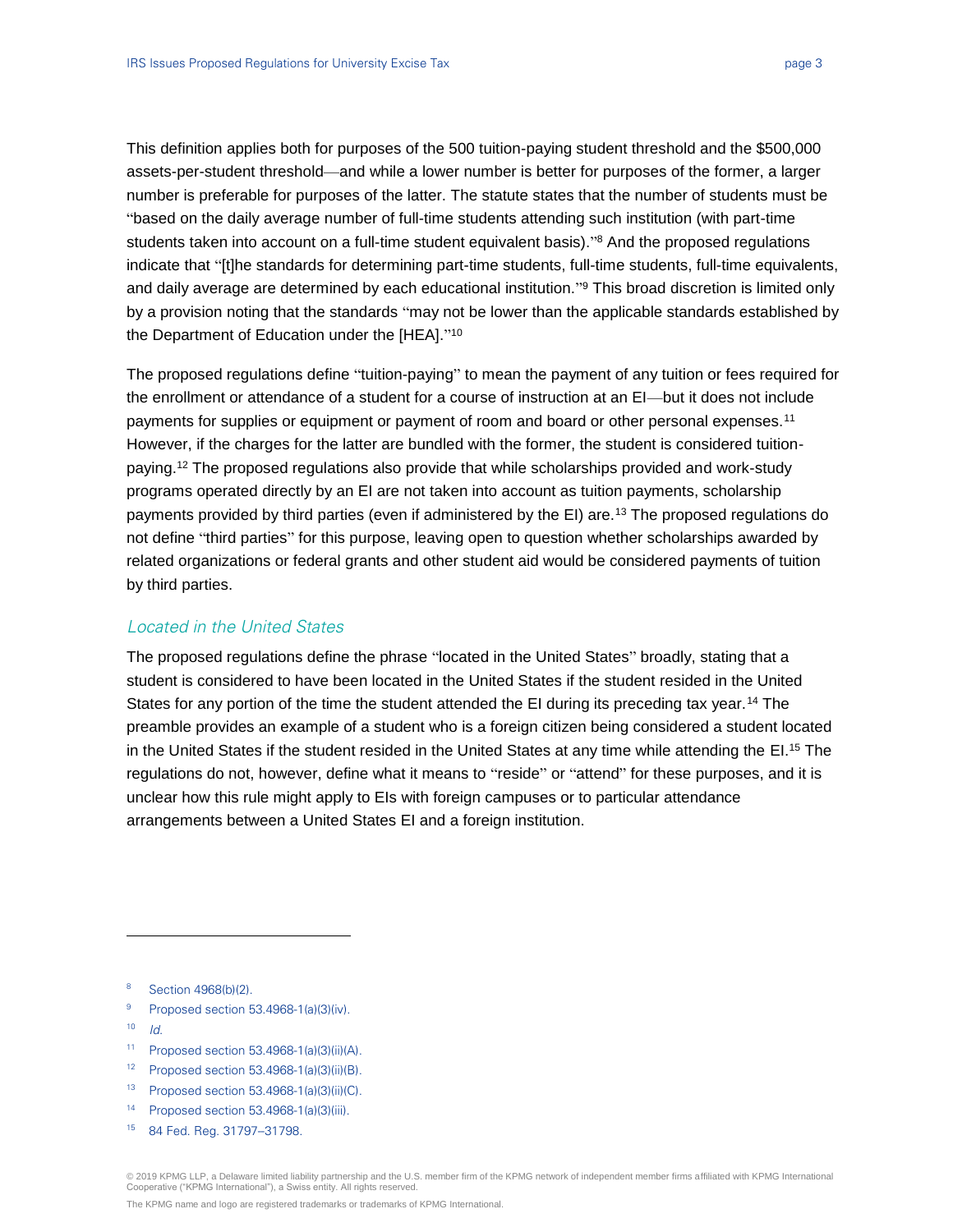#### Fair Market Value of Assets per Student

To determine whether an EI has crossed the \$500,000-per-student threshold, the EI must divide the value of its non-exempt-use assets by the number of students (defined the same as described above). The preamble to the regulations makes clear that whether a student is "tuition-paying" is irrelevant for purposes of determining the FMV of assets per student,<sup>16</sup> and the proposed regulations suggest that whether the student is "located in the United States" is as well.<sup>17</sup> In calculating the value of its nonexempt-use assets, the biggest question raised is the meaning of the phrase "assets which are used directly in carrying out the institution's exempt purpose"; i.e., those assets excluded from the relevant asset base. This phrase is not defined in section 4968. However, a similar phrase is used in section 4942, which generally requires private foundations to annually pay out five percent of assets not "used (or held for use) directly in carrying out the foundation's exempt purpose,"<sup>18</sup> and Treasury and the IRS "propose generally to follow" the regulations under section 4942—copying word-for-word in many instances.<sup>19</sup> Like those regulations, the proposed section 4968 regulations provide that:

- An asset is used directly in carrying out an EI's exempt purpose only if the asset is "actually used" by the EI in carrying out its purpose;<sup>20</sup>
- "Assets that are held for the production of income or for investment" are not assets used directly in carrying out the EI's exempt purpose, even if the income from the assets is used for that purpose;<sup>21</sup> and
- $\overline{a}$  If the exempt use of an asset represents 95 percent or more of the total use, the property is considered to be used exclusively for an exempt purpose, while if the exempt use is less than 95 percent, a reasonable allocation between exempt and non-exempt uses must be made.<sup>22</sup>

The proposed regulations also lift five illustrations of exempt-use assets largely verbatim from the regulations under section 4942:

- Administrative assets used by the EI directly in the administration of its exempt activities;
- Real estate or the portion of any building used by the EI directly in its exempt activities;
- Physical property such as paintings or other works of art owned by the EI, which are on public display; fixtures and equipment in classrooms; research facilities and related equipment, which

 $\overline{a}$ 

<sup>18</sup> Section 4942(e)(1).

- <sup>20</sup> Proposed section 53.4968-1(a)(4)(i).
- <sup>21</sup> Proposed section 53.4968-1(a)(4)(iii)(A).

<sup>16</sup> 84 Fed. Reg. 31797.

<sup>17</sup> Proposed section 53.4968-1(a)(3)(i).

<sup>19</sup> 84 Fed. Reg. 31798 (specifically referencing Treasury regulations section 53.4942(a)-2(c)(3)). Comments are requested regarding "whether the use of the principles of the section 4942 regulations for this purpose creates any concerns." Id.

 $22$  Proposed section 53.4968-1(a)(4)(i).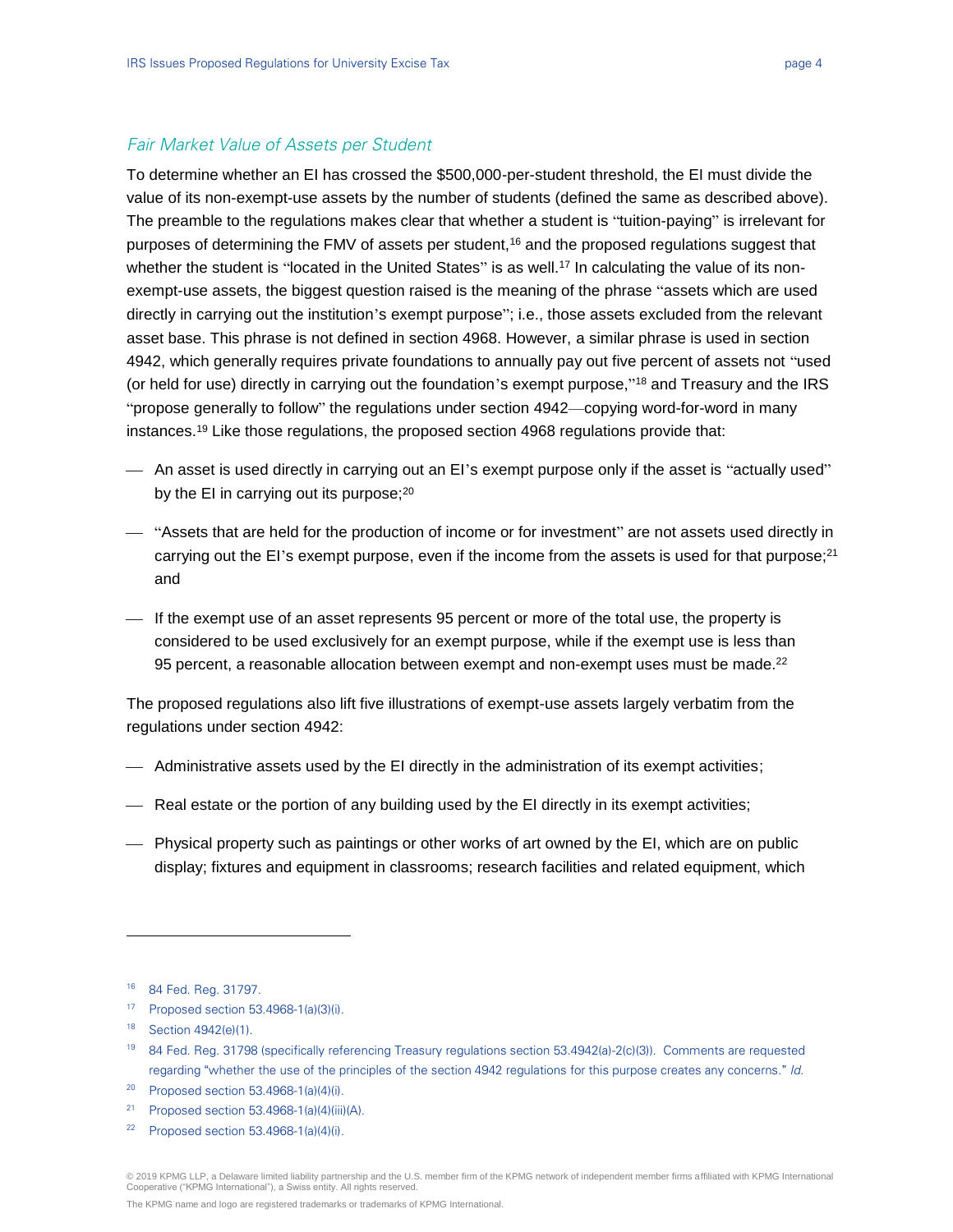under the facts and circumstances serve a useful purpose in the conduct of the EI's exempt activities;

- $-$  The "reasonable cash balances" necessary to cover current administrative expenses and other normal and current disbursements directly connected with exempt activities, with actual cash balances at the end of the year of up to 1.5 percent of the value of the EI's non-exempt-use assets being deemed reasonable;<sup>23</sup> and
- Any property the EI leases to other persons at no cost (or at a nominal rent) to the lessee in furtherance of the EI's exempt purposes.<sup>24</sup>

This last example is curious, because the same example in the section 4942 regulations also included property leased to others for a program-related purpose (without any restriction on rent), but the proposed regulations omit that part of the example without explanation. <sup>25</sup> This, combined with minor changes to the section 4942 examples that result in a blanket reference to "leased real estate" being a non-exempt use asset,<sup>26</sup> create some uncertainty regarding whether these are drafting oversights, or whether Treasury and the IRS intend that all property leased by an EI for more than nominal rent (including, for example, dormitories) should be treated as non-exempt use assets, regardless of whether they further the EI's exempt purposes.<sup>27</sup>

The proposed regulations also omit two other examples of exempt-use assets that are included in the examples in the section 4942 regulations: interests in functionally related businesses and interests in program-related investments.<sup>28</sup> Although there is no explanation for the latter omission, the preamble to the proposed regulations notes that Treasury and the IRS are unclear "how the concept of a functionally-related business would apply to an educational institution" and requests comments both on how EIs use functionally related businesses in conducting their operations and on whether examples of

<sup>24</sup> Proposed section 53.4968-1(a)(4)(ii).

 $\overline{a}$ 

 $23$  The preamble notes that this 1.5 percent safe harbor was adopted "[f]or consistency with the 4942 rules," but requests comments on whether "another percentage or other measurement should be deemed to be a reasonable cash balance…." 84 F.R. 31798. It is reasonable to expect that the cash that a major operation like a university would need on hand to cover its administrative and operational expenses would be a much higher percentage of its non-exempt-use assets than the cash a typical private foundation would need. Accordingly, Els should provide comments on what an appropriate safe harbor would be.

<sup>25</sup> Compare section 53.4942(a)-2(c)(3)(ii)(f) and proposed section 53.4968-1(a)(4)(ii)(E).

<sup>&</sup>lt;sup>26</sup> The proposed regulations rearranged the presentation of the examples from the section 4942 regulations of assets that are not used directly to further exempt purposes, setting them out in a new paragraph surprisingly titled "Exceptions," rather than "Examples." See proposed section 53.4968-1(a)(4)(iii). The proposed regulations also alter the existing example in the section 4942 regulations that notes investment assets "generally" include leased real estate by omitting the word "generally." Compare section 53.4942(a)-2(c)(3)(i) and proposed section 53.4968-1(a)(4)(iii)(A).

<sup>&</sup>lt;sup>27</sup> It seems unlikely that the proposed regulations, which the preamble notes generally follow the section 4942 regulations, would include such a significant departure from those rules without any explanation. Rather, where, as here, the preamble has no explanation of a change, perhaps it is more reasonable to assume that no significant substantive change was anticipated or intended.

<sup>28</sup> See section 53.4942(a)-2(c)(3)(ii)(d).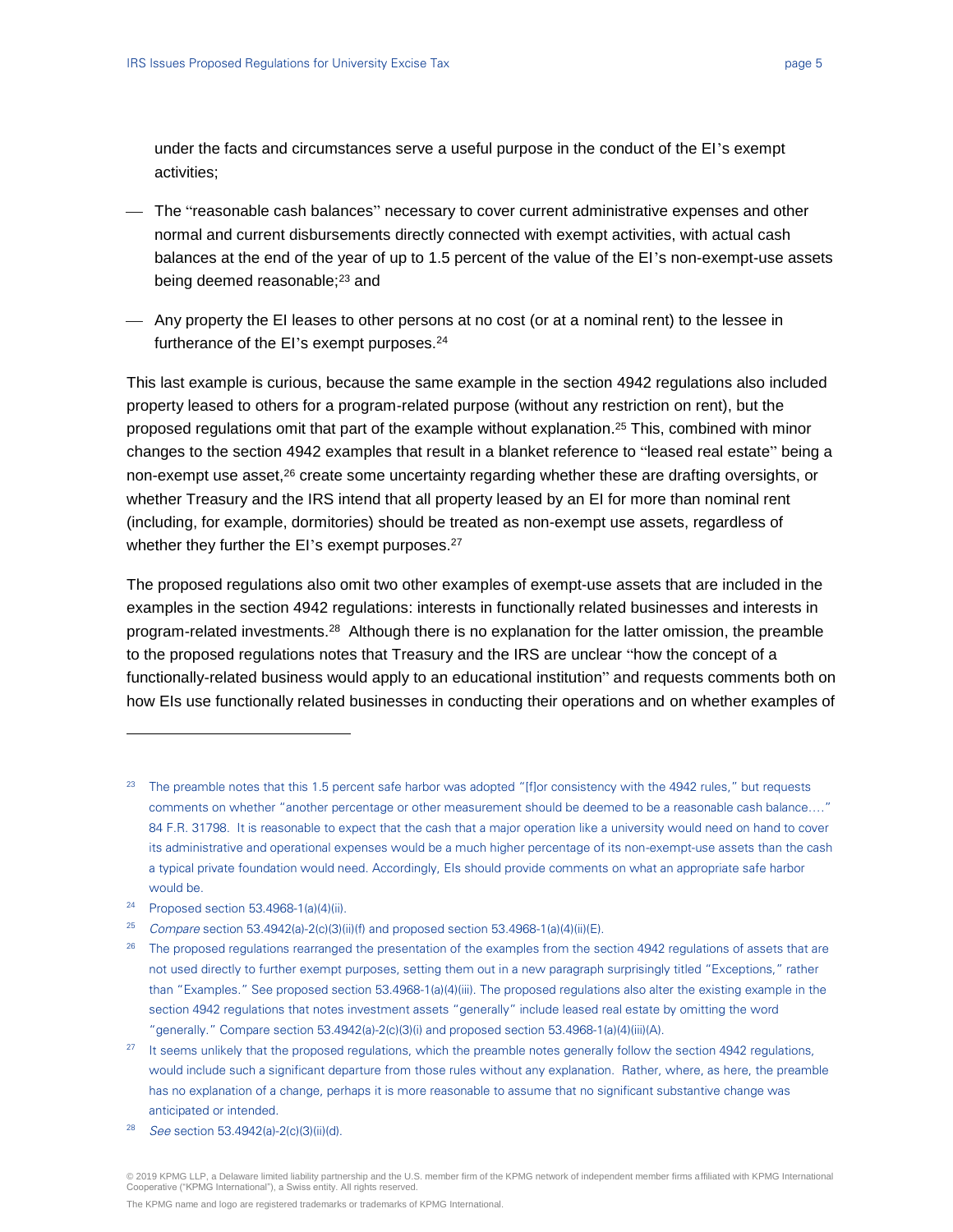these businesses should be included in final regulations.<sup>29</sup> The term "functionally related business" includes any business that is not an unrelated trade or business, as well as any activity (including an unrelated business activity) carried on within a larger set of activities that are related to the EI's exempt function, and it seems clear that colleges and universities have many such businesses.<sup>30</sup> Therefore, EIs should provide Treasury and the IRS with relevant examples that could be included in the final regulations. In addition, although the term "program-related investment" is defined and technically only applied in the private foundation context in the Code, $31$  the Form 990 requires other exempt organizations, including EIs, to report program related investments (i.e., those made primarily to further exempt purposes, and without a significant profit motive) on their annual returns. Thus, some EIs may treat and report low-interest student loans and other investments made to further educational or other exempt purposes as program-related investments, and the examples of exempt-use assets in the final section 4968 regulations should also capture these investments.

The proposed regulations differ from the section 4942 regulations in a couple of other notable respects. First, there is no allowance for assets that an EI plans to put to an exempt use reasonably soon, but not immediately. These assets are excluded from the non-exempt-use asset base under the private foundation regulations,<sup>32</sup> but are absent from the proposed regulations, presumably because section 4960 does not explicitly state that assets "held for use" in the EI's exempt purpose should also be excluded.<sup>33</sup> However, just as it is reasonable in the private foundation context to treat assets intended for an exempt use and held for a limited period of time (generally less than one year) while arrangements are made for their conversion, so here it would be reasonable to interpret 4968 to treat such assets as used directly in carrying out an EI's exempt purpose, whether or not explicitly directed to do so by the statute. Second, the proposed regulations say nothing of pledges and contributions receivable or other types of assets that, under the section 4942 regulations, are also excluded from that non-exempt-use asset base.<sup>34</sup> These may be significant assets for EIs, but because they are not mentioned in the proposed regulations, it is unclear whether the omission was an oversight or intentional—or whether Treasury and the IRS intended more generally that the section 4942 rules, with reasonable modifications, would provide answers to many questions left unaddressed by the proposed regulations.

Finally, for valuation of non-exempt-use assets, the proposed regulations direct EIs to use the regulations under section 4942 and to make reasonable and necessary adjustments to value assets as of the last day of the preceding tax year, as required by the statute, rather than at the times permitted or required by those regulations.<sup>35</sup>

 $\overline{a}$ 

30 See section 53.4942(a)-2(c)(3)(iii).

<sup>32</sup> See, e.g., section 53.4942(a)-2(c)(3)(i).

© 2019 KPMG LLP, a Delaware limited liability partnership and the U.S. member firm of the KPMG network of independent member firms affiliated with KPMG International Cooperative ("KPMG International"), a Swiss entity. All rights reserved.

<sup>29</sup> 84 F.R. 31799.

 $31$  See section 4944(c).

<sup>33</sup> See 84 F.R. 31798 (noting the intent for the proposed regulations to generally follow the section 4942 regulations "without regard to provisions relating to private foundation assets 'held for use'").

<sup>34</sup> See, e.g., section 53.4942(a)-2(c)(2)(iv).

 $35$  Proposed section 53.4968-1(a)(4)(iv) (citing section 4942(e) and section 53.4942(a)-2(c)(4)).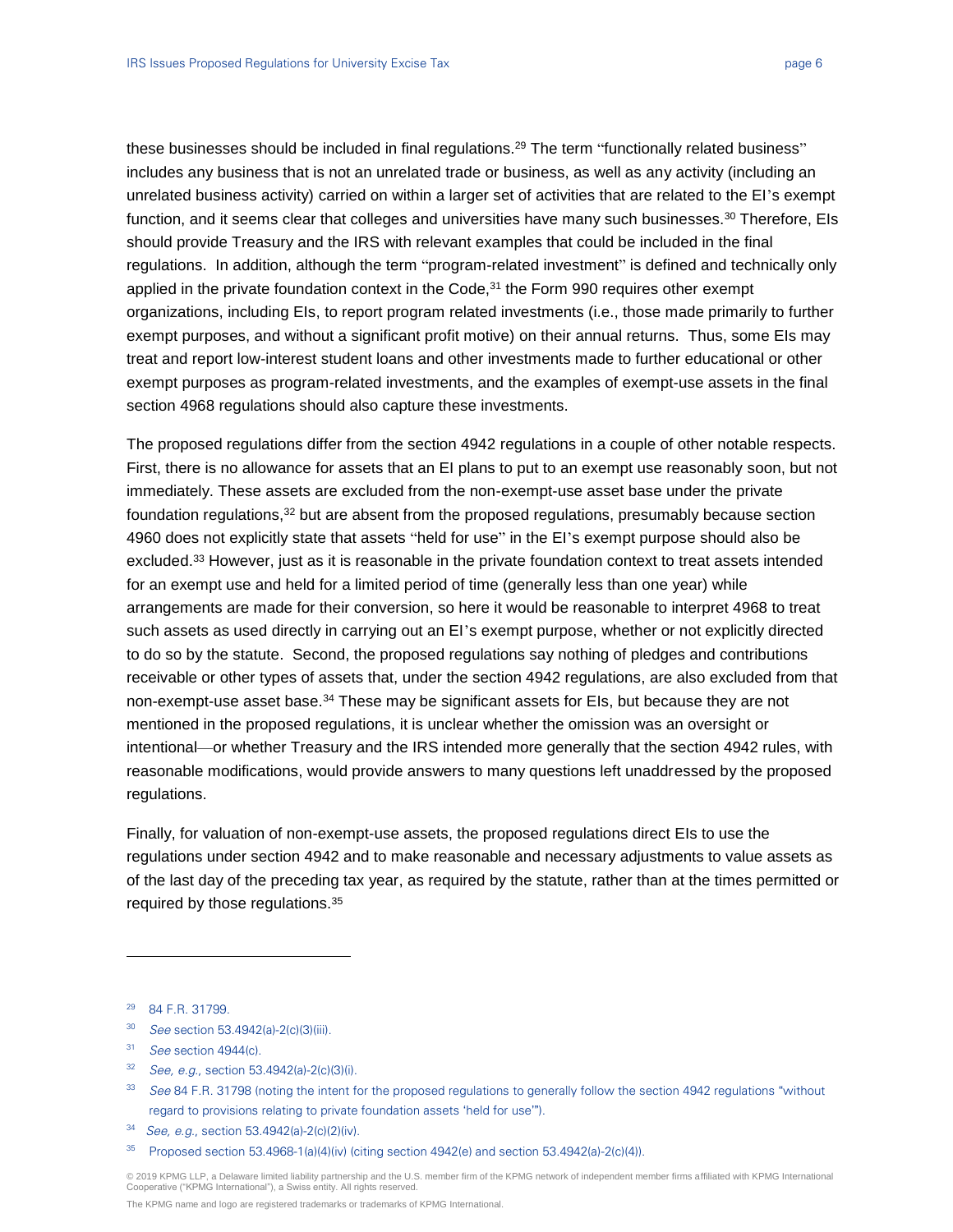# Related Organizations

In identifying the EI's non-exempt-use assets, the statute provides that assets of "related organizations"—those that control or are controlled by the EI; that are controlled by persons that also control the EI; or that are supporting organizations of the EI—are generally to be treated as assets of the EI, with two exceptions.<sup>36</sup> First, no amount is taken into account with respect to more than one EI. Second, if the related organization is not controlled by or a supporting organization to the EI, then only those assets intended or available for the use of the EI must be included, and the allocation must be "made in a reasonable manner, taking into account all facts and circumstances, and must be used consistently across all related organizations." <sup>37</sup> And notwithstanding that the statute provides no obvious relief for supporting organizations of EIs, the proposed regulations helpfully expanded this ability to allocate assets to include supporting organizations that were "Type III" supporting organizations ("Type III SOs") to the EI as of December 31, 2017.<sup>38</sup> The proposed regulations further provide that using the percentage of the Type III SO's total net income that was distributed to the EI to calculate the value of the Type III SO's underlying assets that are intended or available for the use and benefit of the EI each year will be deemed reasonable.

For determining an EI's related organizations, the proposed regulations define "control" by borrowing from section 512(b)(13) and the associated regulations, a provision that taxes certain otherwise excludable interest, rents, royalties, and annuities paid by controlled subsidiaries to their tax-exempt parents to the extent the payments reduce the subsidiaries' taxable income.<sup>39</sup> Following those regulations, with respect to stock corporations, partnerships, and trusts, the proposed regulations define control as ownership (either directly or indirectly by applying the principles of section 318) of more than 50 percent of an entity's stock (by vote or value), profits or capital interests, or beneficial interests, respectively. In the case of nonstock organizations (including governmental entities), control means that either: (1) more than 50 percent of the directors or trustees of the EI or nonstock organization are either representatives of, or are directly or indirectly controlled by, the other entity; or (2) more than 50 percent of the directors or trustees of the nonstock organization are either representatives of, or are directly or indirectly controlled by, one or more persons that control the EI. For these purposes, the proposed regulations indicate that a "representative" means a trustee, director, agent, or employee, and control includes the power to remove a trustee or director and designate a new trustee or director.

This definition of control is exceedingly broad as applied to nonstock organizations. Under this definition, a nonprofit organization started by two university professors who constitute two of the nonprofit's three board members would be considered "controlled by" the university and the nonprofit's assets would automatically be considered assets of the university. The proposed regulations offer no

l

<sup>36</sup> Section 4968(d). In addition, the statute provides that supported organizations of an EI are related organizations. However, as it would be unusual for an EI to be a supported organization of another EI, this article will not address the potential implications of that relationship.

<sup>37</sup> Proposed section 53.4968-1(c)(2)(ii)(B)(2).

<sup>38</sup> Proposed section 53.4968-1(c)(3)(ii).

<sup>39</sup> Proposed section 53.4968-1(c)(1); section 1.512(b)-1(l).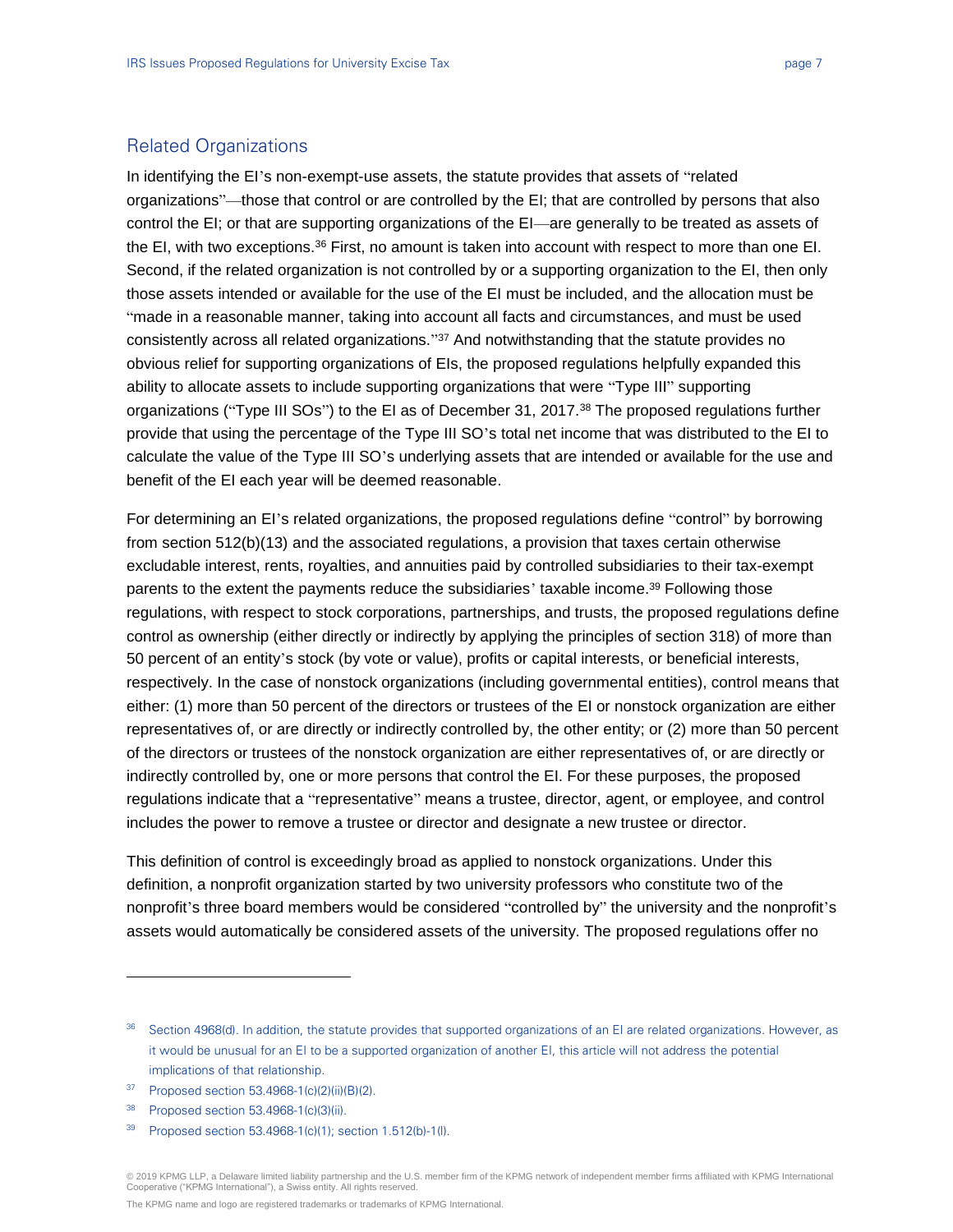justification (and cite no authority) for adopting such a far-reaching definition of "control" in this entirely different context.

Finally, although the preamble recognizes that an EI may already include its ownership interests (e.g., stock) in a controlled taxable entity in its non-exempt-use asset base, such that requiring the EI to include the assets of the taxable entity in its non-exempt-use asset base as well could result in double counting, the proposed regulations contain no exception for controlled taxable entities and the preamble requests comments on "how to account for this difference without double-counting the assets." 40

## What Is Net Investment Income?

Section 4968 defines NII only by stating that it "shall be determined under rules *similar to* the rules of section 4940(c)."<sup>41</sup> Section 4940(c) defines NII for purposes of the excise tax on NII earned by private foundations as "gross investment income" plus capital gain net income, less deductions for related expenses and less any such income that is unrelated business taxable income ("UBTI"). Unlike private foundations, however, section 4968 provides that NII of any "related organization" with respect to an AEI is generally to be treated as NII of the AEI (see discussion of related organizations above).<sup>42</sup> Specifically, NII of a related organization is included in an AEI's NII on the same basis, and to the same extent, as assets of related organizations are taken into account in calculating the \$500,000-per-student threshold. In defining NII for purposes of section 4968, the proposed regulations do little but crossreference the section 4940(c) regulations with minor modifications, again largely failing to take into account the significant differences between the operations and sources of income of a college or university and those of a private foundation. They also fail to recognize the many ways investment activity has changed over the nearly 50 years since the regulations under section 4940 were issued—in particular, the increase in investment activity conducted through partnerships.

#### Gross Investment Income

"Gross investment income" includes the gross amount of income from interest, dividends, rents, royalties, payments with respect to securities loans, and similar sources, but does not include interest from tax-exempt bonds or any UBTI.<sup>43</sup> Because neither the section 4940 regulations nor the proposed regulations define income from similar sources (a relatively recent addition to section 4940(c)(2)), there is some ambiguity regarding inclusion of certain kinds of income.<sup>44</sup> Surprisingly, the proposed

 $\overline{a}$ 

- <sup>43</sup> Section 4940(c)(2), (5).
- 44 The reference in section 4940(c)(2) to income from similar sources was added to the Code by the Pension Protection Act of 2006. Pub. L. No. 109-280, § 1221(a)(1). The regulations under section 4940 have not been updated to reflect this change, though the relevant Joint Committee on Taxation explanation describes such "similar" items as including "income from notional principal contracts, annuities, and other substantially similar income from ordinary and routine investments to the extent determined by the Commissioner." See Joint Committee on Taxation, Technical Explanation of H.R. 4, the "Pension Protection Act of 2006," (JCX-38-06), at 321-322 (August 3, 2006).

<sup>40</sup> 84 Fed. Reg. 31801.

<sup>41</sup> Section 4968(c) (emphasis added).

<sup>42</sup> Section 4968(d).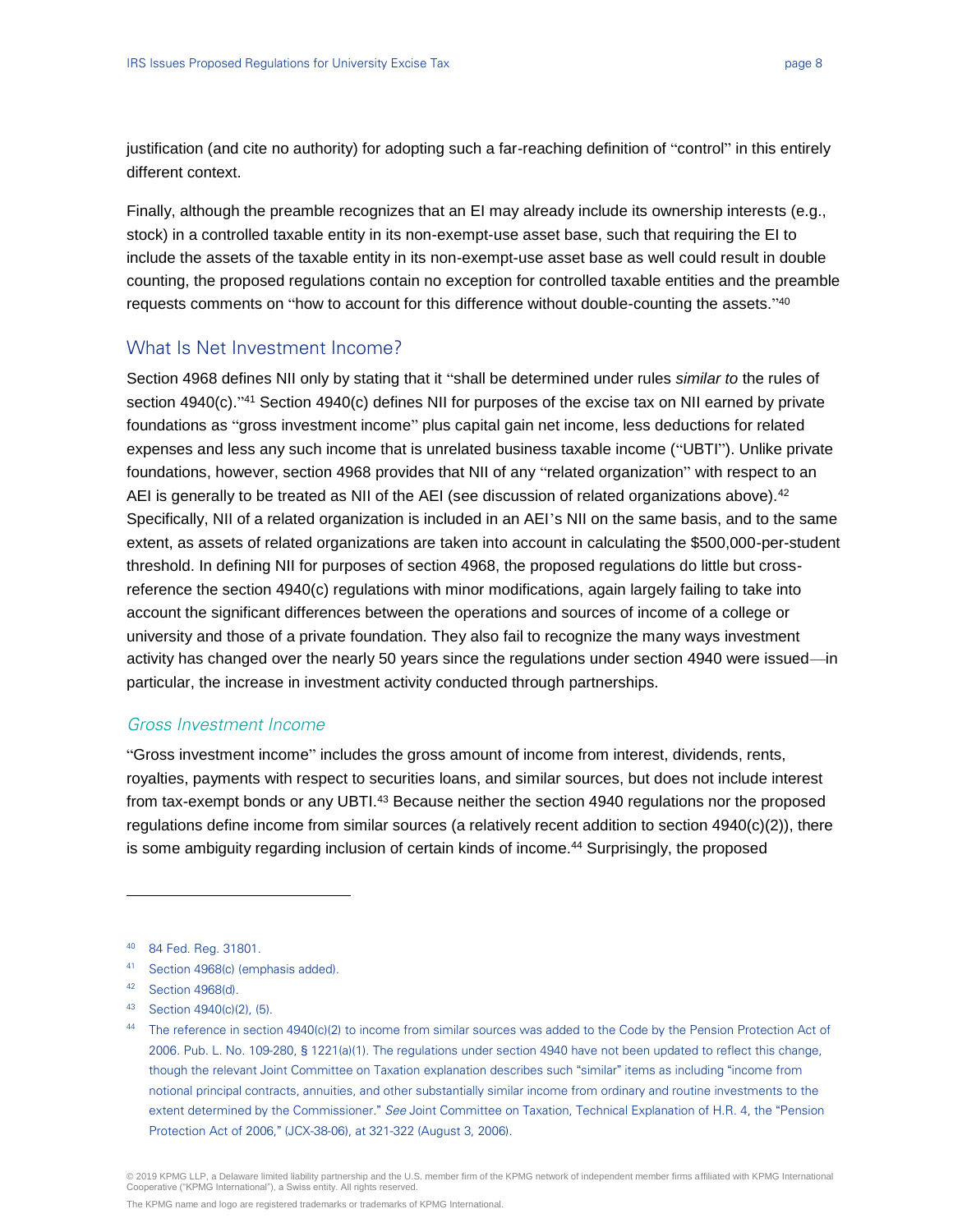regulations do not deviate from the regulations under section 4940(c) to exclude income from charitable activities.<sup>45</sup> Thus, gross investment income could encompass much more than just income from endowments, as many AEIs may have been anticipating. Examples of income that AEIs could have to include in NII include interest on student loans, rents from dormitories and faculty housing, rents from leasing university facilities for various events, and royalties earned from research activities, college athletics, and use of a school's name and logo.<sup>46</sup>

The preamble requests comments on whether "specific types of income should be excluded" from NII and asks commenters to explain why the specific characteristics of the income would "warrant deviating from the rules provided in section 4940 and the regulations," which seems to reveal Treasury's default assumption that the rules drafted for private foundations, which typically have little, if any, income from charitable activities, should nevertheless generally apply to colleges and universities.<sup>47</sup> Even if including income from exempt-use assets within section 4968's ambit would not significantly increase NII after all expenses allocable to such income are deducted, the inclusion will undoubtedly increase the administrative burden of tracking income and allocating expenses.

#### Capital Gain Net Income

 $\overline{a}$ 

Section 4940 and the related regulations state that capital gain net income consists of capital gains less any capital losses, with no capital loss carryovers or carrybacks and no ability to use excess capital losses against gross investment income in the same taxable year.<sup>48</sup> AEIs may be surprised to find that capital gain net income may include not just gains and losses from the sale of investment assets, but also "capital gains and losses from the sale or other disposition of assets used to further an exempt purpose." <sup>49</sup> Thus, under the proposed regulations referencing section 4940, capital gain net income would presumably include gain realized on the sale of classroom buildings and other assets used to further an AEI's educational purposes.

To determine capital gain net income for purposes of the section 4968 excise tax, AEIs will need to track their basis in their assets. This may be a complicated exercise in practice, as AEIs are unlikely to

<sup>&</sup>lt;sup>45</sup> The section 4940 regulations state that NII takes into account "interest, dividends, rents, and royalties derived from assets devoted to charitable activities." See section 53.4940-1(d)(1).

<sup>&</sup>lt;sup>46</sup> For example, section 53.4940-1(d)(1) specifically provides interest received on a student loan as an example of income includible in gross investment income.

<sup>47 84</sup> Fed. Reg. 31800. In explaining why a type of income should be excluded, commenters are also asked to "state specifically how the proposed exclusion is still 'similar to' the rules of section 4940(c) . . . ."

<sup>&</sup>lt;sup>48</sup> Section 4940(c)(4); section 53.4940-1(f)(1), (3). As with gross investment income, capital gain net income does not include any gain or loss taken into account in computing UBTI. In addition, the proposed regulations provide that overall net losses from sales or other dispositions of property by one related organization (or by the AEI) reduce (but not below zero) overall net gains from sales or other dispositions by other related organizations (or by the AEI). See proposed section 53.4968-1(b)(3)(v).

<sup>49</sup> Joint Committee on Taxation, Technical Explanation of H.R. 4, the "Pension Protection Act of 2006," (JCX-38-06), at 324 (August 3, 2006). The relevant regulations have not been updated to reflect this change and continue to provide that "gains and losses from the sale or other disposition of property used for the exempt purposes of the private foundation are excluded." See section 53.4940-1(f)(1).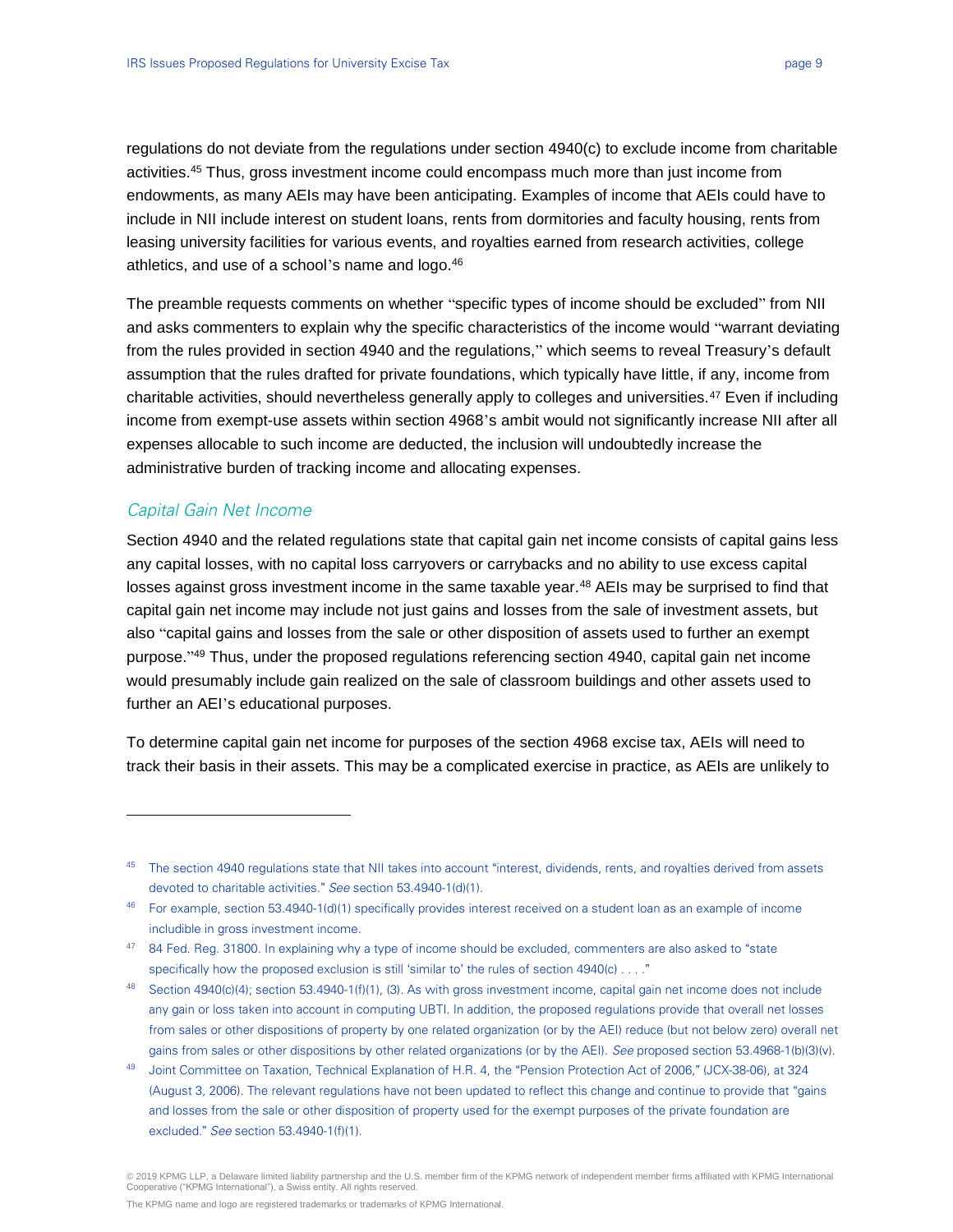have much of the information the proposed regulations would require. For example, the proposed regulations' preamble and cross-reference to the section 4940 regulations seem to make clear that the basis in donated assets should be the donor's basis (except that if the basis is greater than the FMV of the asset at the time of the gift, then the basis will be the FMV at the time of the gift for purposes of determining a loss), even though there is no requirement for a donor to disclose their basis to the AEI.<sup>50</sup> Additionally, the proposed regulations and Notice 2018-55, issued in June 2018, make clear that section 4968 is not intended to tax AEIs on appreciation in the value of property that occurred before December 31, 2017.<sup>51</sup> More specifically, Notice 2018-55 provided that, for purposes of determining gain subject to the section 4968 excise tax, the basis of property held by an AEI on December 31, 2017 and continuously thereafter would be no less than the FMV of the property on that date, plus or minus all subsequent adjustments. The proposed regulations implement this basis "step-up" by crossreferencing a similar basis step-up for private foundations provided in the section 4940 regulations and substituting "December 31, 2017" as the applicable date.<sup>52</sup>

Unlike private foundations in the 1960s, however, AEIs now earn much of their NII through investment vehicles taxed as partnerships for federal income tax purposes. The proposed regulations leave difficult questions of how to calculate NII in a partnership context unanswered. As a general matter, partnerships report investment income to partners on Schedule K-1 in a variety of ways, often in the aggregate, making calculation of NII from partnerships challenging at best. In addition, because a partnership is often considered an aggregate of its assets for federal income tax purposes, the application of provisions written with corporate stock investments in mind may not be entirely clear.

For example, Notice 2018-55 was silent regarding whether the 12/31/17 basis step-up to FMV was limited to an AEI's "outside basis" in its partnership interests or, rather, could be extended to the partnership's "inside basis" in its assets. Because an AEI may recognize gain either on a sale of its partnership interests<sup>53</sup> or when a partnership sells its assets,<sup>54</sup> AEIs were rightfully concerned that "stepping up" only the outside basis in partnership interests would not shield them from tax if the partnership sold the appreciated assets. The proposed regulations attempt to address this by providing that if an AEI holds a partnership interest on 12/31/17, and continuously thereafter, and the partnership held assets on 12/31/17, and continuously thereafter to the date of disposition, then the partnership's basis in an asset with respect to the AEI may be adjusted to take into account appreciation prior to 12/31/17.<sup>55</sup> The proposed regulations note, however, that "to avail itself of this special partnership basis rule, an institution must obtain documentation from the partnership to substantiate the basis used." In practice, this rule seems all but inadministrable. Even if an AEI could obtain documentation of the FMV of assets owned by the partnership (and all lower-tier partnerships) at 12/31/17, the AEI would also

- <sup>51</sup> Proposed section 53.4968-1(b)(2); 2018-26 I.R.B. 773.
- <sup>52</sup> Proposed section 53.4968-1(b)(2), (3).

l

<sup>54</sup> Section 702(a).

<sup>50</sup> Section 53.4940-1(f)(2); section 1.170A-16(d)(5)(iii)(C).

<sup>53</sup> Section 741.

<sup>55</sup> Proposed section 53.4968-1(b)(3)(iv).